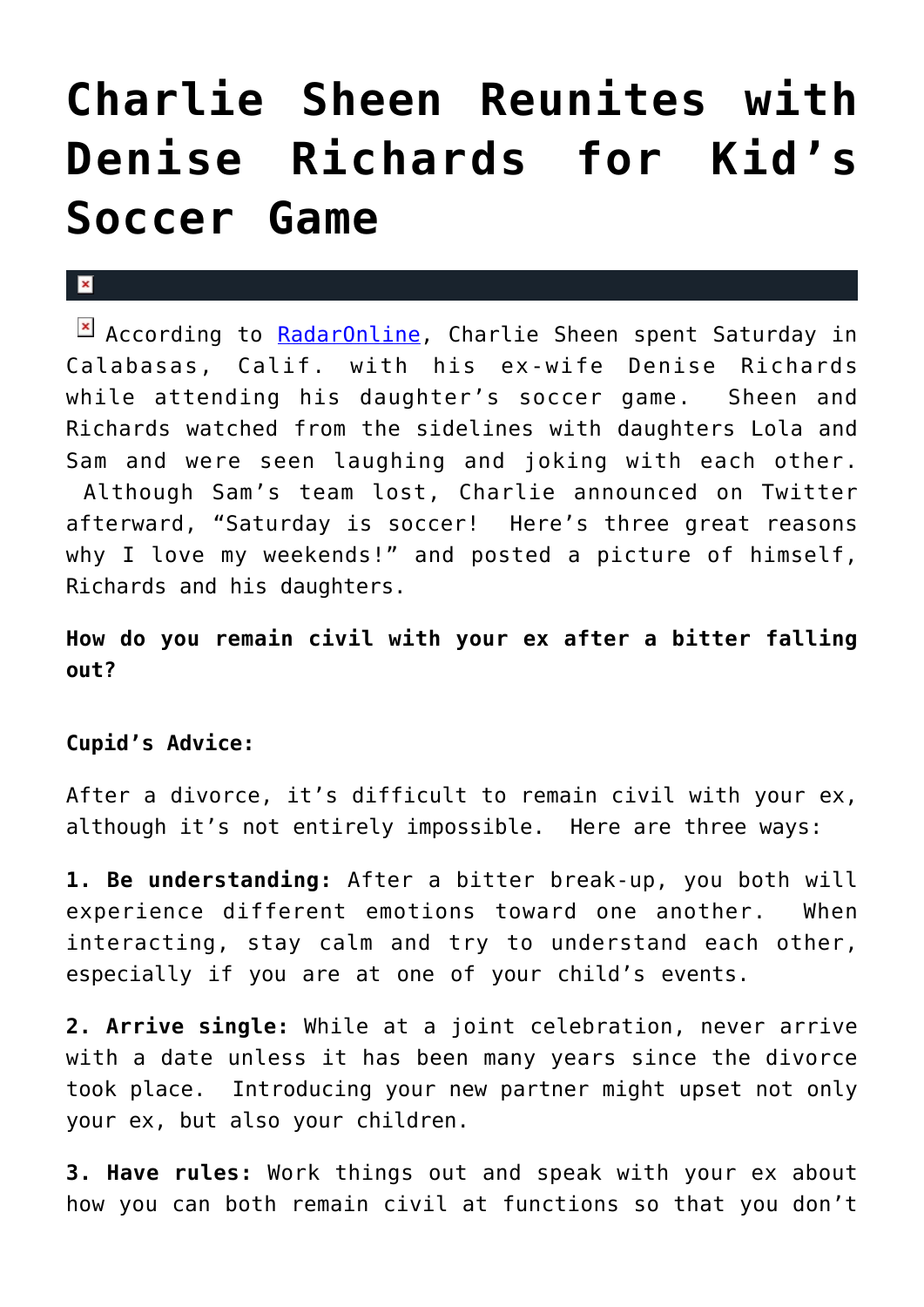upset those around you.

**How you do remain civil with your ex? Share your ideas below.**

## **[Is Ashton Kutcher Cheating on](https://cupidspulse.com/20797/two-and-a-half-men-ashton-kutcher-allegedly-cheated-actress-demi-moore-infidelity/) [Demi Moore?](https://cupidspulse.com/20797/two-and-a-half-men-ashton-kutcher-allegedly-cheated-actress-demi-moore-infidelity/)**

#### $\mathbf{x}$

The rumors are flying that *Two and a Half Men*'s latest newcomer Ashton Kutcher has been cheating on his wife of six years, actress Demi Moore. Although the tabloid news has yet to be confirmed, some recent Twitter behavior from each half of the duo is causing some speculation, according to *[People.](http://www.people.com/people/article/0,,20532466,00.html?xid=rss-topheadlines)* The day before their wedding anniversary, Moore chose to share a quote from Greek philosopher Epictetus, which reads, "When we are offended at any man's fault, turn to yourself & study your own failings. Then you will forget your anger." While the actress chose someone else's words to voice her emotions, Kutcher took the opposite approach and decided not to post anything at all on his wedding anniversary. This may actually speak volumes, because the actor is known to be very active in showing his love for his wife via social media.

**How do you gracefully deal with infidelity rumors in a relationship?**

**Cupid's Advice:**

**1. Regroup:** Before acting at all, take a deep breath. You can potentially make things worse than they already are if you react badly to something that ends up not even being true. Let the news sink in before you even speak to your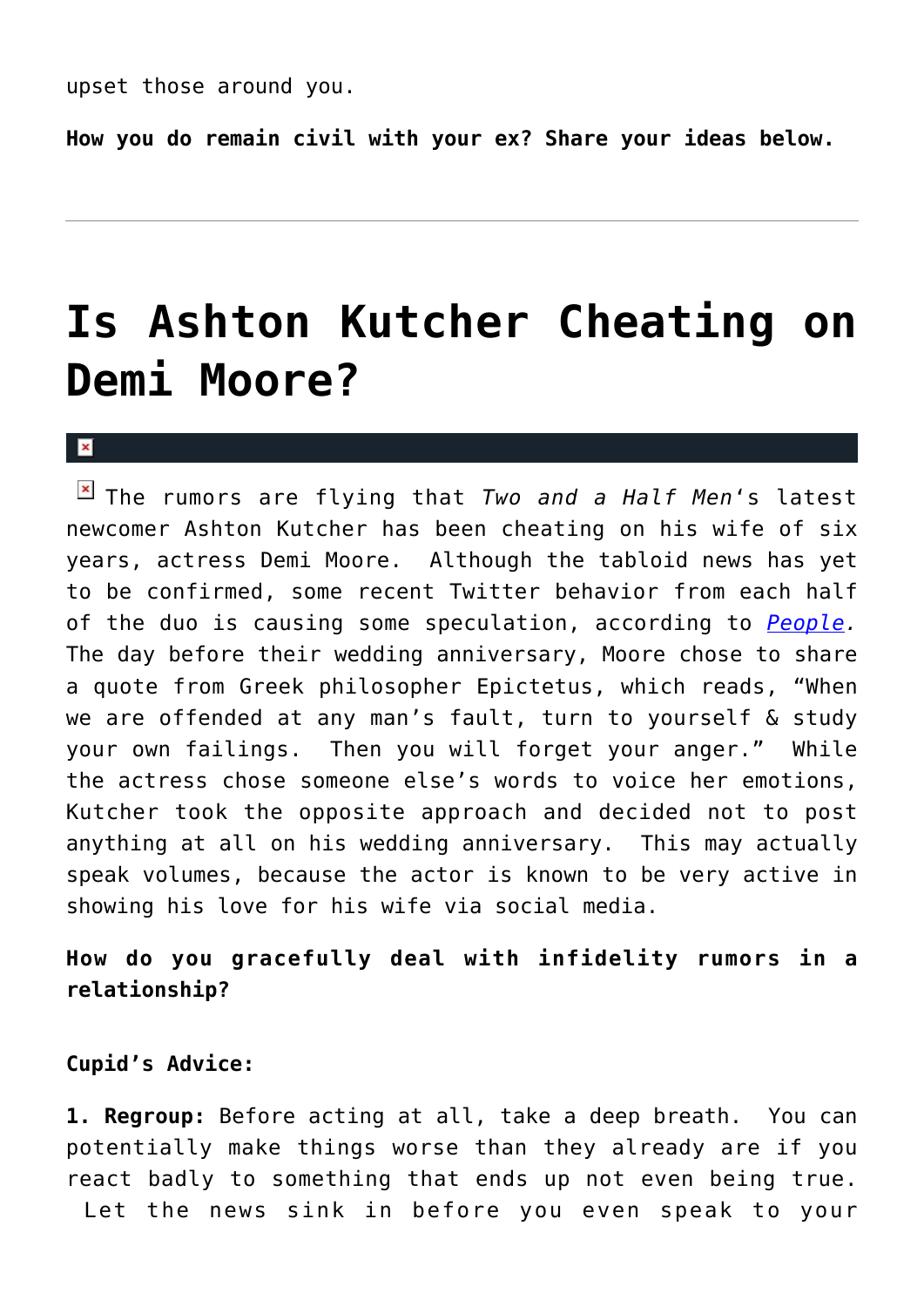significant other about it.

**2. Get the facts:** Don't go public with your emotions until you're sure you've gathered all sides to the story. Avoid taking the rumors you hear as fact and simply confront your partner about it, and then hear him or her out before acting.

**3. Find support:** Social media is probably something you want to stay away from after you've begun dealing with cheating allegations. Instead, find someone you trust to confide in, like a family member or a friend. They may be able to point you in the right direction.

**How did you deal when you heard rumors your partner was cheating? Share your thoughts below.**

# **[Charlie Sheen Seeks Temporary](https://cupidspulse.com/14081/charlie-sheen-seeks-temporary-custody-while-brooke-mueller-goes-to-rehab/) [Custody While Brooke Mueller](https://cupidspulse.com/14081/charlie-sheen-seeks-temporary-custody-while-brooke-mueller-goes-to-rehab/) [Goes to Rehab](https://cupidspulse.com/14081/charlie-sheen-seeks-temporary-custody-while-brooke-mueller-goes-to-rehab/)**

#### $\mathbf{x}$

 $\boxed{\times}$  Charlie Sheen may just be "winning" temporary custody of his two boys while Brooke Mueller enters rehab. [RadarOnline](http://www.radaronline.com/exclusives/2011/04/charlie-sheen-seeks-custody-with-twins-mom-back-rehab) reports that Sheen's soon-to-be ex-wife checked in to a facility over the weekend following a crack-cocaine bender, where she sought out drug-free urine as well as refusing to take a court-ordered drug test. "Charlie Sheen has had enough with her excuses, period," said a source in Sheen's posse.

 "Brooke refused to take a random drug test. Charlie's attorney will use that as evidence that the boys are better off with him than with Brooke." Mueller's attorney is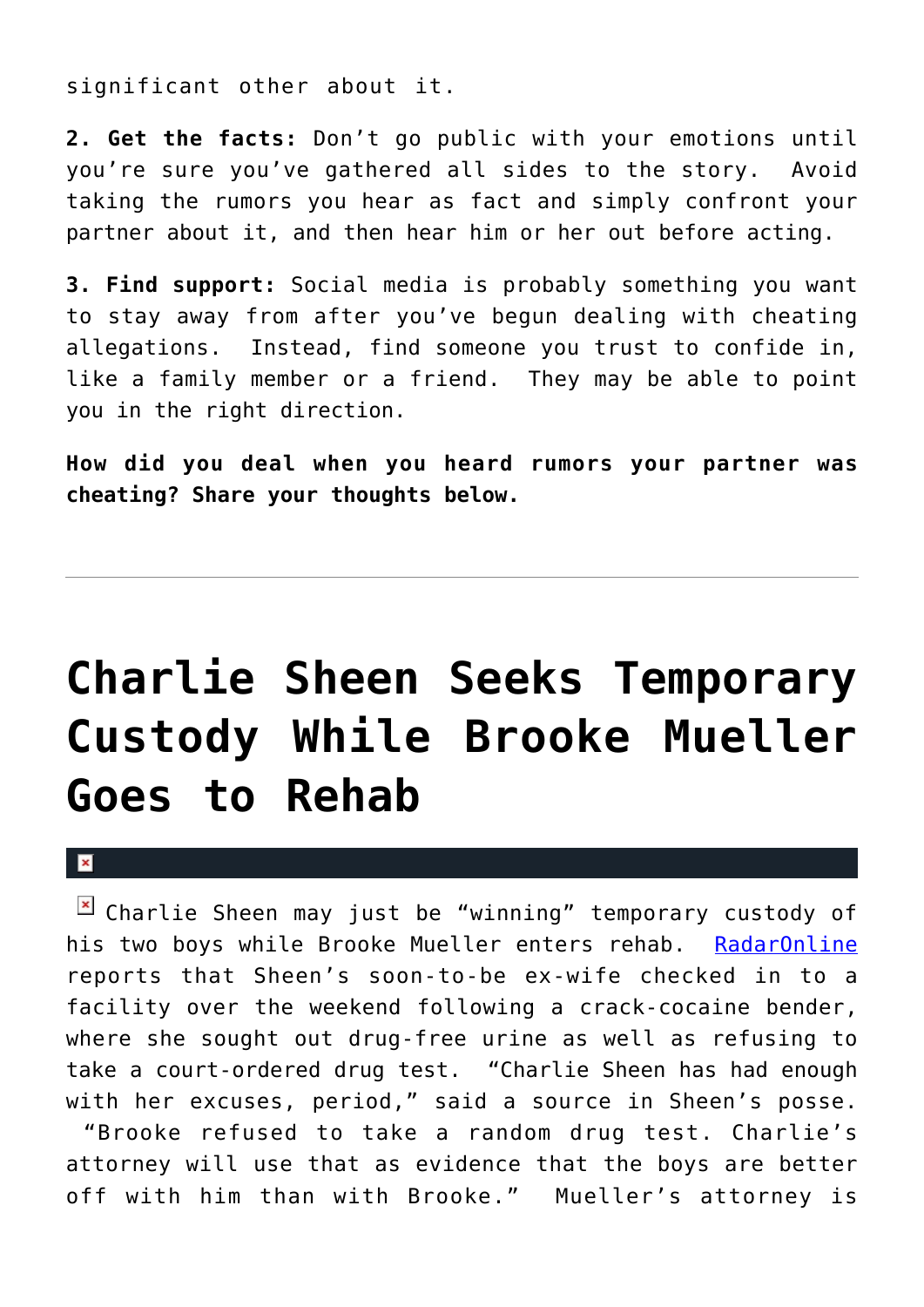expected to argue that the boys should be with their grandmother, a socialite in Palm Beach. Her lawyer added the boys haven't seen the former star of *Two and a Half Men*, since he left for his Tornado of Truth tour.

## **How do you decide if you should give up custody of your kids?**

## **Cupid's Advice:**

It's tough to know when to let go of your children to settle personal matters. Cupid has a few checkpoints to peruse when deciding who gets custody after a separation or divorce:

**1. Say "no" to drugs:** It's safe to say that kids should be avoiding illicit things while they're young, so make sure there isn't anything morally unfit in your house before welcoming your offspring into it.

**2. A foot on the career path:** Perhaps after your split you'd like to focus your life on your career, and having children around would only make things more stressful. Consider giving up custody to a more committed parent.

**3. A necessary and proper home:** The biggest part of your selftest is whether you can provide a proper home and lifestyle for your children to grow. Your child's welfare needs to be the top priority.

**What do you think are other factors necessary to consider when it comes to custody? Comment below.**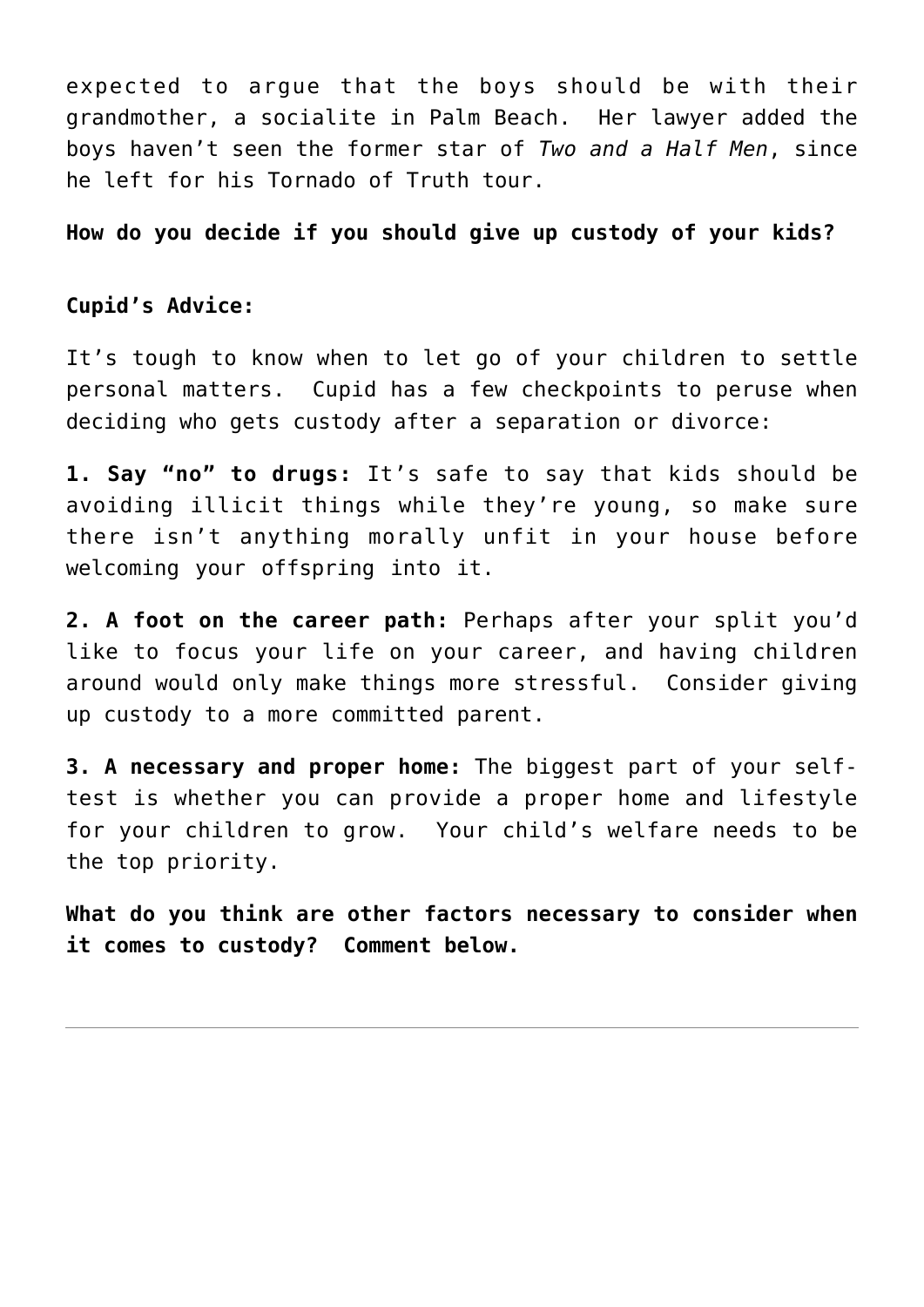## **[Denise Richards Protects](https://cupidspulse.com/10113/denise-richards-protects-children-from-charlie-sheen/) [Children From Charlie Sheen](https://cupidspulse.com/10113/denise-richards-protects-children-from-charlie-sheen/)**

#### $\mathbf x$

 $\boxed{\times}$  It's no secret that Charlie Sheen has constantly been in and out of rehab, but now it's affecting his children. As a result of the media frenzy surrounding the actor's rambunctious behavior, according to *People*, ex-wife Denise Richards has been trying her hardest to protect their daughters Sam, 6 and Lola, 5. With new drama about the *Two and a Half Men* star in the news every day, shielding the kids is getting to be a full-time job for Richards, who has said she still cares about her ex a great deal. The actor also has 2-year-old twins with ex-wife, Brooke Mueller.

**When should you protect your children from your ex?**

## **Cupid's Advice:**

It's the parents' job to protect and shelter their children for as long as possible. In certain cases, that responsibility extends to protecting them from your ex. Here are some of those cases:

**1. When drugs or alcohol are involved:** Until your partner or ex-partner can sober up, he or she should not be allowed around the kids.

**2. When they are abusive:** If your mate is physically or emotionally abusive to you or the kids, cut off all contact. Protect your kids by telling them that they are safe and that abuse is not acceptable behavior.

**3. Mental or physical illness:** Though it may not be your partner's fault that they are ill, children need to be